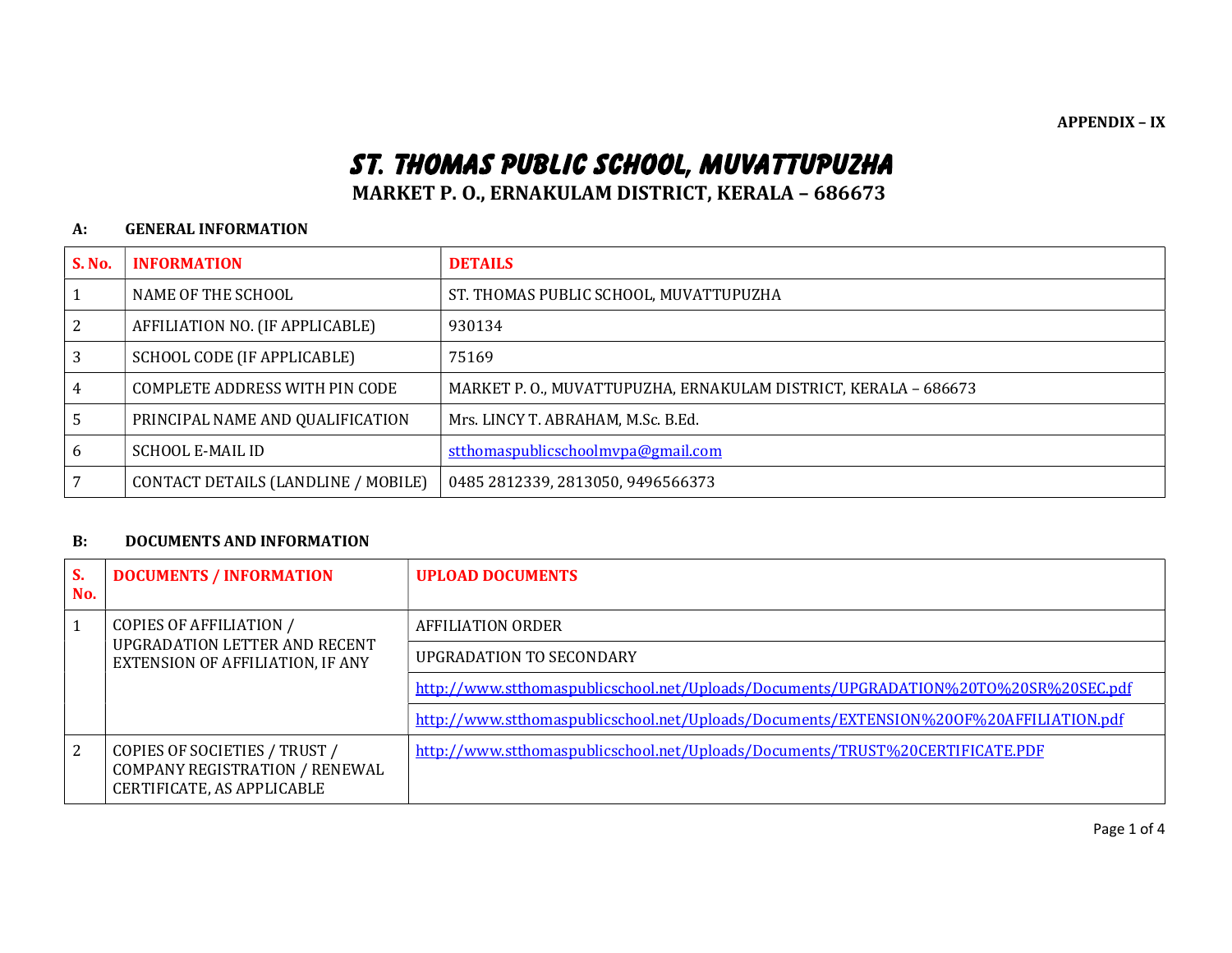| 3              | COPY OF NO OBJECTION CERTIFICATE<br>(NOC) ISSUED, IF APPLICABLE, BY THE<br>STATE GOVT./UT                                                                           | http://www.stthomaspublicschool.net/Uploads/Documents/NO%200BJECTION%20CERTIFICATE.pdf    |
|----------------|---------------------------------------------------------------------------------------------------------------------------------------------------------------------|-------------------------------------------------------------------------------------------|
| $\overline{4}$ | <b>COPIES OF RECOGNITION CERTIFICATE</b><br>UNDER RTE ACT, 2009, AND IT'S<br>RENEWAL IF APPLICABLE                                                                  | http://www.stthomaspublicschool.net/Uploads/Documents/RECOGNITION%20CERTIFICATE.pdf       |
| 5              | COPY OF VALID BUILDING SAFETY<br><b>CERTIFICATE AS PER THE NATIONAL</b><br><b>BUILDING CODE</b>                                                                     | http://www.stthomaspublicschool.net/Uploads/Documents/BUILDING%20SAFETY%20CERTIFICATE.pdf |
| 6              | COPY OF VALID FIRE SAFETY<br><b>CERTIFICATE ISSUED BY THE</b><br><b>COMPETENT AUTHORITY</b>                                                                         | http://www.stthomaspublicschool.net/Uploads/Documents/FIRE%20AND%20RESCUE.pdf             |
| $\overline{7}$ | COPY OF THE DEO CERTIFICATE<br>SUBMITTED BY THE SCHOOL FOR<br>AFFILIATION/UPGRADATION/<br><b>EXTE NSION OF AFFILIATIONOR SELF</b><br><b>CERTIFICATION BY SCHOOL</b> | http://www.stthomaspublicschool.net/Uploads/Documents/COPY%200F%20DEO%20CERTIFICATE.pdf   |
| 8              | COPIES OF VALID WATER, HEALTH AND<br>SANITATION CERTIFICATES                                                                                                        | http://www.stthomaspublicschool.net/Uploads/Documents/SANITARY%20AND%20WATER.pdf          |

## C: RESULT AND ACADEMICS

| S.<br>No. | <b>DOCUMENTS / INFORMATION</b>               | <b>UPLOAD DOCUMENTS</b>                                                       |
|-----------|----------------------------------------------|-------------------------------------------------------------------------------|
|           | FEE STRUCTURE OF THE SCHOOL                  | http://www.stthomaspublicschool.net/Uploads/Documents/FEE%20STRUCTURE.pdf     |
| 2         | ANNUAL ACADEMIC CALANDER                     | http://www.stthomaspublicschool.net/Uploads/Documents/ACADEMIC%20CALENDAR.pdf |
| 3         | LIST OF SCHOOL MANAGEMENT<br>COMMITTEE (SMC) | http://stthomaspublicschool.net/Uploads/Documents/SMC.pdf                     |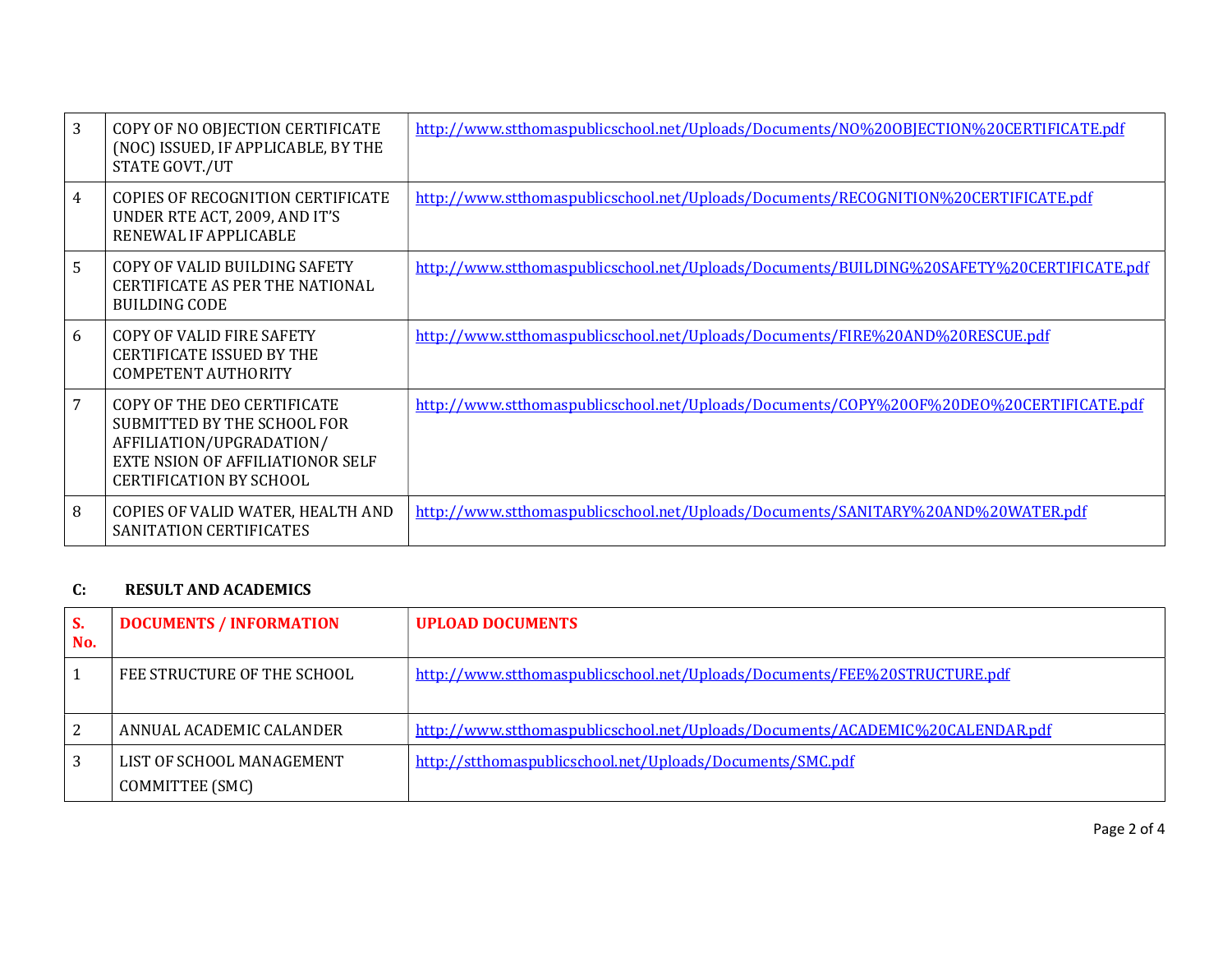|                                                                          | LIST OF PARENTS TEACHERS         |    | http://www.stthomaspublicschool.net/Uploads/Documents/PTA%20MEMBERS.pdf |                               |                        |                |
|--------------------------------------------------------------------------|----------------------------------|----|-------------------------------------------------------------------------|-------------------------------|------------------------|----------------|
|                                                                          | <b>ASSOCIATION (PTA) MEMBERS</b> |    |                                                                         |                               |                        |                |
| LAST THREE-YEAR RESULT OF THE<br>BOARD EXAMINATION AS PER APPLICABLILITY |                                  |    |                                                                         |                               |                        |                |
| <b>RESULT CLASS X</b>                                                    |                                  |    |                                                                         |                               |                        |                |
| S. No.                                                                   | <b>YEAR</b>                      |    | <b>NO. OF REGISTERED STUDENTS</b>                                       | <b>NO. OF STUDENTS PASSED</b> | <b>PASS PERCENTAGE</b> | <b>REMARKS</b> |
| 1                                                                        | 2020-2021                        |    | 54                                                                      | 54                            | 100                    |                |
| $\overline{2}$                                                           | 2019-2020                        | 55 |                                                                         | 55                            | 100%                   |                |
| 3                                                                        | 2018-2019                        |    | 44                                                                      | 44                            | 100%                   |                |
| <b>RESULT CLASS XII</b>                                                  |                                  |    |                                                                         |                               |                        |                |
| S. No.                                                                   | <b>YEAR</b>                      |    | <b>NO. OF REGISTERED STUDENTS</b>                                       | <b>NO. OF STUDENTS PASSED</b> | <b>PASS PERCENTAGE</b> | <b>REMARKS</b> |
| 1                                                                        | 2020-2021                        |    | 33                                                                      | 33                            | 100                    |                |
| $\overline{2}$                                                           | 2019-2020                        |    | 47                                                                      | 47                            | 100%                   |                |
| 3                                                                        | 2018-2019                        |    | 40                                                                      | 40                            | 100%                   |                |

# D: STAFF TEACHING:

| <b>S. No.</b> | <b>INFORMATION</b>    | <b>DETAILS</b> |
|---------------|-----------------------|----------------|
|               | PRINCIPAL             |                |
| ▵             | TOTAL NO. OF TEACHERS | 34             |
|               | <b>PGT</b>            |                |
|               | <b>TGT</b>            |                |
|               | <b>PRT</b>            | 14             |